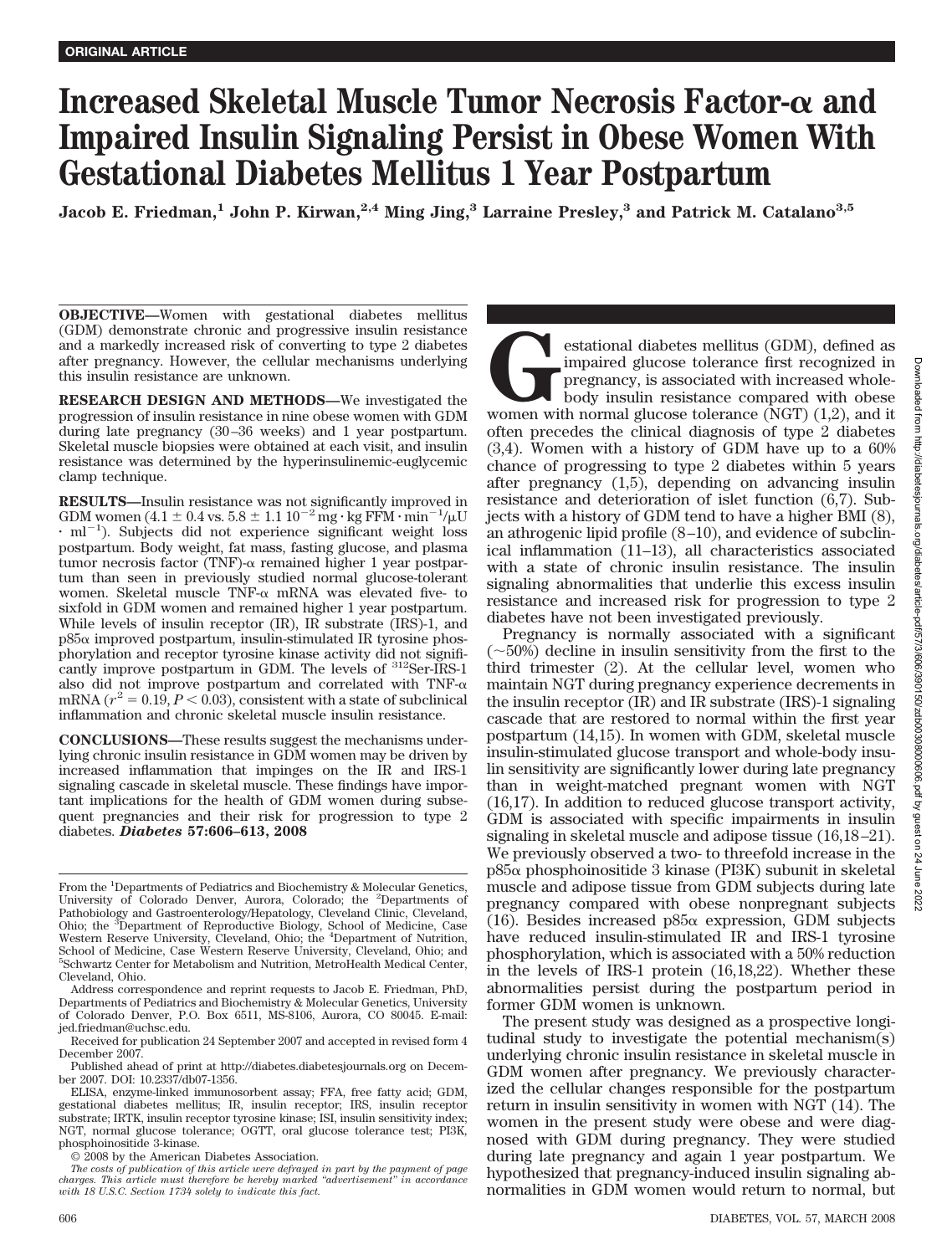#### TABLE 1

Descriptive characteristics during late pregnancy and postpartum in women with GDM

|                                     | Late<br>pregnancy | Postpartum      |
|-------------------------------------|-------------------|-----------------|
| Age (years)                         | $36.1 \pm 1.9$    | $36.9 \pm 1.9*$ |
| Parity $(n)$                        | $0-1(n=4)$        |                 |
|                                     | $>1 (n = 5)$      |                 |
| Weight (kg)                         | $95.8 \pm 6.0$    | $90.4 \pm 7.0$  |
| BMI $\frac{\text{kg}}{\text{m}^2}$  | $35.2 \pm 2.0$    | $33.0 \pm 2.6$  |
| Body fat $(\%)$                     | $39.2 \pm 1.7$    | $42.6 \pm 2.1*$ |
| Fasting plasma glucose (mg/dl)      | $92 + 2$          | $105 \pm 5^*$   |
| Fasting plasma insulin $(\mu U/ml)$ | $24.6 \pm 3.4$    | $17.7 + 2.4**$  |

Data are means  $\pm$  SE;  $n = 9$ . \* $P < 0.05$ , \*\* $P < 0.01$  vs. late pregnancy.

that other defects might remain to help explain the chronic insulin resistance characteristic of these women postpartum. Our results show that obese women with GDM failed to return to their prepregnancy weight and maintained their insulin resistance postpartum. They continued to have impaired IR tyrosine phosphorylation, increased  $^{312}$ Ser-IRS-1 phosphorylation, and increased TNF- $\alpha$  mRNA in skeletal muscle, suggesting the mechanisms underlying chronic insulin resistance in former GDM women may be driven by inflammation that impinges on the insulin signaling cascade in skeletal muscle. While some of the pregnancy-induced mechanisms of insulin resistance (decreased IRS-1 and increased  $p85\alpha$ ) improved postpartum, these results suggest that increased adiposity postpartum may prompt progressive insulin resistance with important implications for increased risk for type 2 diabetes.

## **RESEARCH DESIGN AND METHODS**

**Subjects.** Nine women with GDM (age  $36 \pm 2$  years) volunteered to participate in the study (Table 1). GDM during pregnancy was established according to the criteria of Carpenter and Coustan (23). Prior physical activity was evaluated using the Minnesota Leisure Time Physical Activity questionnaire (24). For late pregnancy, physical activity was assessed from the last menstrual period, and for postpartum, it was assessed from delivery up to a maximum of 12 months. All pregnancy data were collected between 30 and 36 weeks gestation. All postpartum evaluations were performed  $\sim$ 1 year after delivery, when the women had stopped breastfeeding. These data were obtained during the follicular phase of the menstrual cycle and none of the women were using hormonal contraception. The experimental protocol was approved by the Institutional Review Board at MetroHealth Medical Center, and written informed consent was obtained from all subjects before enrollment into the study.

**Oral glucose tolerance tests.** A standard 75-g oral glucose tolerance test (OGTT) was performed on all subjects within 1 year postpartum. The OGTT was performed after a 10- to 12-h overnight fast. Venous blood samples for glucose and insulin determination were drawn in the fasting state and at 30, 60, 90, and 120 min after ingestion of the glucose drink. Glucose tolerance was classified according to the American Diabetes Association *Clinical Practice Recommendations* (25). Subjects were instructed to eat a diet consisting of at least 60% of energy as complex carbohydrate, 25% as fat, and 15% as protein for the week before the test.

**Body composition.** Body composition was determined by hydrostatic weighing according to the method described by Catalano et al. (26). Height was measured to the nearest 1.0 cm without shoes and body weight was measured to the nearest 0.1 kg.

**Hyperinsulinemic-euglycemic clamps.** A single-stage 2-h hyperinsulinemiceuglycemic clamp with  $[6,6-^{2}H]$ glucose kinetics (5 mmol/l glucose, 40 mU ·  $m^{-2} \cdot min^{-1}$  was performed during late pregnancy (30–36 weeks) and was repeated  $\sim$ 1 year after delivery, as previously described (27). Insulin sensitivity (*M*) was computed from the glucose infusion rate that was required to maintain blood glucose at 90 mg/dl, plus residual endogenous glucose output based on [6,6-<sup>2</sup> H]glucose kinetics. The subjects were counseled by a nutritionist 1 week before study to maintain a carbohydrate and fat intake of 50–55% and 30–35%, respectively, after adjusting for the caloric demands of pregnancy.

**Muscle biopsy.** Muscle biopsies were performed using the Bergstrom needle biopsy procedure as previously described (28). Approximately 100 mg of tissue was obtained from the vastus lateralis muscle during late pregnancy and again  $\sim$ 1 year postpartum. Both biopsies were performed under basal conditions after an overnight fast. The muscle sample was immediately frozen in liquid nitrogen and stored at  $-80^{\circ}$ C for subsequent analysis.

**IR and IR tyrosine kinase assays.** IR content, IR tyrosine phosphorylation, and IR tyrosine kinase (IRTK) activity in response to insulin was measured in triplicate by enzyme-linked immunosorbent assay (ELISA) as previously described (14,18).

Western blot analysis. The levels of IR<sub>B</sub>, IRS-1, <sup>312</sup>Ser-IRS-1 phosphorylation,  $p85\alpha$ , Akt,  $p70S6$  kinase, and GLUT4 were determined in the muscle biopsy samples as previously reported (14). Each protein sample was run in duplicate and normalized to either GAPDH or  $\beta$ -actin, and the results were expressed as percent change relative to the value obtained in late pregnancy. Antibodies to Akt and p70S6 kinase were purchased from Cell Signaling Technology (Danvers, MA); IRß, IRS-1, GLUT4, GAPDH, and actin were from Santa Cruz Biotechnology (Santa Cruz, CA);  ${}^{312}$ Ser-IRS-1 and p85 $\alpha$  were from Upstate (Millipore, Bellerica, MA).

**Quantitative real-time PCR.** Total RNA was extracted from  $\sim$ 20 mg of frozen muscle. The samples were disrupted on ice by pellet pestle motor (Kimble Kontes, Vineland, NJ) and homogenized in 20 mg/ml proteinase K at 55°C. Total RNA was then isolated using RNeasy Mini kit (Qiagen, Valencia, CA) according to the manufacturer's directions and DNase-treated (Ambion, Austin, TX). The quality of the isolated RNA was assessed by electrophoresis on 1.5% agarose gels based on the integrity of 28S and 18S bands after ethidium bromide staining. The quantity of total RNA was determined spectrophotometrically at an absorbance of 260 nm. cDNA was prepared from 2 µg total RNA using random decamers and reverse transcriptase kit from Ambion.

TNF- $\alpha$  gene expression was determined by quantitative real-time PCR. Housekeeping gene  $\beta$ -actin and human TNF- $\alpha$  PCR primer sets were purchased from Roche Applied Science (Indianapolis, IN). A 2-µl sample of diluted cDNA was amplified in FastStart SYBR Green reagents (Roche) using 30 cycles at 95°C for 10 s, 55°C for 10 s, and 72°C for 18 s in a LightCycler PCR system (Roche). The data were normalized to  $\beta$ -actin expression using the relative standard curve method and expressed as fold-increase. The specificity of the amplified PCR product was assessed from the melting curve. Negative controls (RNA without reverse transcriptase) were included in each assay as a check for contamination.

Plasma glucose, insulin, and TNF- $\alpha$  assays. All samples were measured for glucose, insulin, and TNF- $\alpha$  and were run in duplicate in a single assay. Plasma glucose concentrations were measured by the glucose oxidase method. Blood samples for insulin measurements were centrifuged at 4°C and the plasma was stored at  $-80^{\circ}$ C for subsequent analysis by a double-antibody radioimmunoassay as previously described  $(29)$ . Plasma TNF- $\alpha$  concentrations were measured by ELISA (Quantikine HS; R&D Systems, Minneapolis, MN). The intra-assay coefficient of variation was 14%, the minimum detectable limit of the assay was 0.18 pg/ml, and the lowest standard was 0.5 pg/ml.

**Statistical analysis.** All values are presented as means  $\pm$  SE. Differences between dependent variables were examined using a paired Student's *t* test or a Wilcoxon's signed-rank test. The relationship between the change in insulin sensitivity measured during the clamp and change in plasma TNF- $\alpha$  or insulin signaling proteins was based on univariate correlation analysis. The data were analyzed using Statview II (Abacus Concepts, Berkeley, CA) or Prism 4 (GraphPad Software, San Diego, CA).  $P < 0.05$  was considered statistically significant.

#### **RESULTS**

**Insulin sensitivity.** Insulin sensitivity was determined in obese GDM subjects during late third trimester and again  $\sim$ 1 year postpartum using the hyperinsulinemic-euglycemic clamp technique as outlined under RESEARCH DESIGN AND METHODS. One year postpartum GDM women demonstrated insulin resistance that was not significantly different from values obtained in late pregnancy  $(4.1 \pm 0.4 \text{ vs. } 5.8 \pm 1.1$  $10^{-2}$  mg · kg FFM · min<sup>-1</sup>/ $\mu$ U · ml<sup>-1</sup>, *P* = 0.1034) (Fig. 1). As shown in Table 1, fasting plasma glucose increased postpartum  $(P < 0.05)$ , while fasting plasma insulin levels declined significantly postpartum  $(P < 0.01)$ . Five of the nine subjects had a fasting glucose  $>100$  mg/dl postpartum. Complete OGTT data were obtained on eight of the nine subjects in the postpartum follow up. The mean 2-h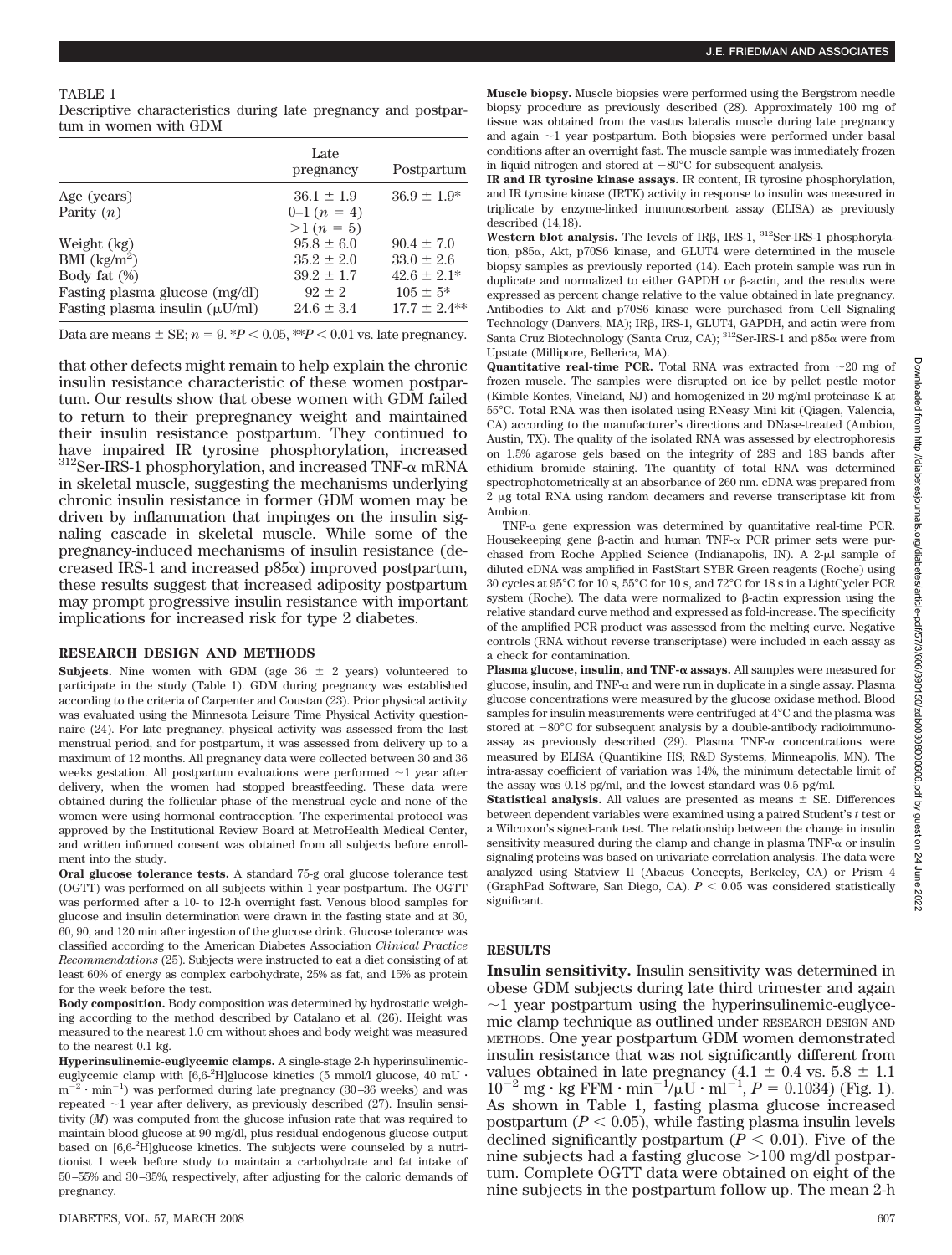

**FIG. 1. Insulin sensitivity measured during hyperinsulinemic-euglycemic clamps performed during late pregnancy (30–36 weeks) and re-** $\text{pected } \sim 1 \text{ year postpartum.}$  Data are means  $\pm \text{ SE}, n = 9$ . No significant difference was found  $(P = 0.1034)$ . The *M* value was calculated for the **final 150–180 min of the clamp. Units are expressed relative to fat-free mass (FFM).**

OGTT value was  $131 \pm 10$  mg/dl. Two of the nine subjects had 2-h glucose values  $>140$  mg/dl but  $<200$ mg/dl. In addition, two of the four subjects with normal fasting glucose levels had 2-h values  $>130$  mg/dl but  $<140$ mg/dl. Thus, seven of the nine subjects had impaired or abnormally high glucose tolerance postpartum.

**Body composition.** Body composition was determined by hydrostatic weighing during late gestation and  $\sim$ 1 year postpartum. GDM subjects did not lose a significant amount of body weight after pregnancy and did not return to their self-reported prepregnancy weight (Fig. 2), whereas a group of women with NGT (shown for comparison in Table 2) studied previously returned to prepregnancy body weight (14). In addition, although the BMI for GDM subjects was similar postpartum, fat mass increased



FIG. 2. Body weight based on self-reported weights prepregnancy  $(\Box)$ and measured weights during late pregnancy (30–36 weeks;  $\equiv$  ) and  $\sim$  1 **year postpartum (** $\blacksquare$ **). Data are means**  $\pm$  **SE,**  $n = 9$ .  $\ast P < 0.0001$  vs. prepregnancy, \*\* $\overline{P}$  < 0.0001 vs. late pregnancy, \* $P$  < 0.005 vs. prepregnancy, and \*\* $\overline{P}$  < 0.05 vs. prepregnancy. Data for NGT patients were **reported previously (14) and are included for reference purposes.**

#### TABLE 2

Descriptive characteristics during late pregnancy and postpartum in women with normal glucose tolerance studied previously

|                                     | Late pregnancy | Postpartum       |
|-------------------------------------|----------------|------------------|
| Age (years)                         | $32.0 \pm 1.6$ | $33.2 \pm 1.7^*$ |
| Parity $(n)$                        | $0-1(n=6)$     |                  |
|                                     | $>1 (n = 3)$   |                  |
| Weight (kg)                         | $72.5 \pm 2.0$ | $60.0 \pm 2.4*$  |
| BMI $\left({\rm kg/m^2}\right)$     | $25.6 \pm 0.6$ | $21.2 \pm 0.8^*$ |
| Body fat $(\%)$                     | $28.9 \pm 1.0$ | $27.6 \pm 1.6$   |
| Fasting plasma glucose (mg/dl)      | $80 \pm 3$     | $88 + 2*$        |
| Fasting plasma insulin $(\mu U/ml)$ | $11.7 \pm 1.7$ | $8.3 \pm 0.9*$   |

Data are means  $\pm$  SE;  $n = 9$ . From Kirwan et al. (14). \**P* < 0.05 vs. late pregnancy.

slightly but significantly in the obese GDM women  $(P <$ 0.05) (Table 1).

**Physical activity.** A standardized questionnaire was used to assess levels of physical activity during the 12 months preceding each clamp measurement (24). We did not see any major difference in these self-reported indexes for women with GDM postpartum (119  $\pm$  49 units) compared with late pregnancy (110  $\pm$  39 units) because of the wide range of activity.

**Skeletal muscle insulin receptor expression and function.** We previously demonstrated that during late pregnancy, women with GDM have a significant impairment in skeletal muscle IR tyrosine phosphorylation and reduced IRTK activity compared with weight-matched pregnant obese patients with NGT (16,18). To examine whether the decrement in IR activity persists or recovers in former GDM women, muscle biopsies were obtained in the same subjects during the late third trimester and 1 year postpartum. Using identical concentrations of insulin receptors isolated from skeletal muscle, we measured basal and maximal insulin-stimulated IR tyrosine phosphorylation in vitro. Basal IR phosphorylation was similar during late pregnancy and postpartum (Fig. 3*A*). Insulin-stimulated IR tyrosine phosphorylation increased three- to fourfold above basal levels. However, there was no significant changes found in maximal insulin-stimulated IR tyrosine phosphorylation 1 year postpartum compared with late pregnancy (Fig. 3*A*). Maximal insulin-stimulated IRTK activity measured against an artificial tyrosine substrate (Poly Glu:Tyr) was also unchanged from late pregnancy to postpartum, suggesting a lack of postpartum change in IR function (Fig. 3*B*).

**Downstream signaling, protein expression, and phosphorylation.** The most immediate proteins downstream of the IR include the IRS family of proteins that includes IRS-1, which is the major IRS in adult human skeletal muscle. We previously documented a  $\sim$  50% decrement in IRS-1 in GDM subjects compared with obese subjects in the nonpregnant state (16). In the present study, both IR and IRS-1 protein expression increased from late pregnancy to postpartum  $(P < 0.05)$  in women with GDM (Fig. 4). Phosphorylation of IRS-1 on serine 312 is known to negatively regulate IRS-1 tyrosine phosphorylation and may induce insulin resistance in response to increased fatty acid or cytokine activation (30). We measured the abundance of 312Ser-IRS-1 in the basal state using a phosphospecific antibody and found that in women with GDM the levels were not significantly changed postpartum. When expressed as a ratio of <sup>312</sup>Ser-IRS-1 to total IRS-1, the ratio was also unchanged. Previously we found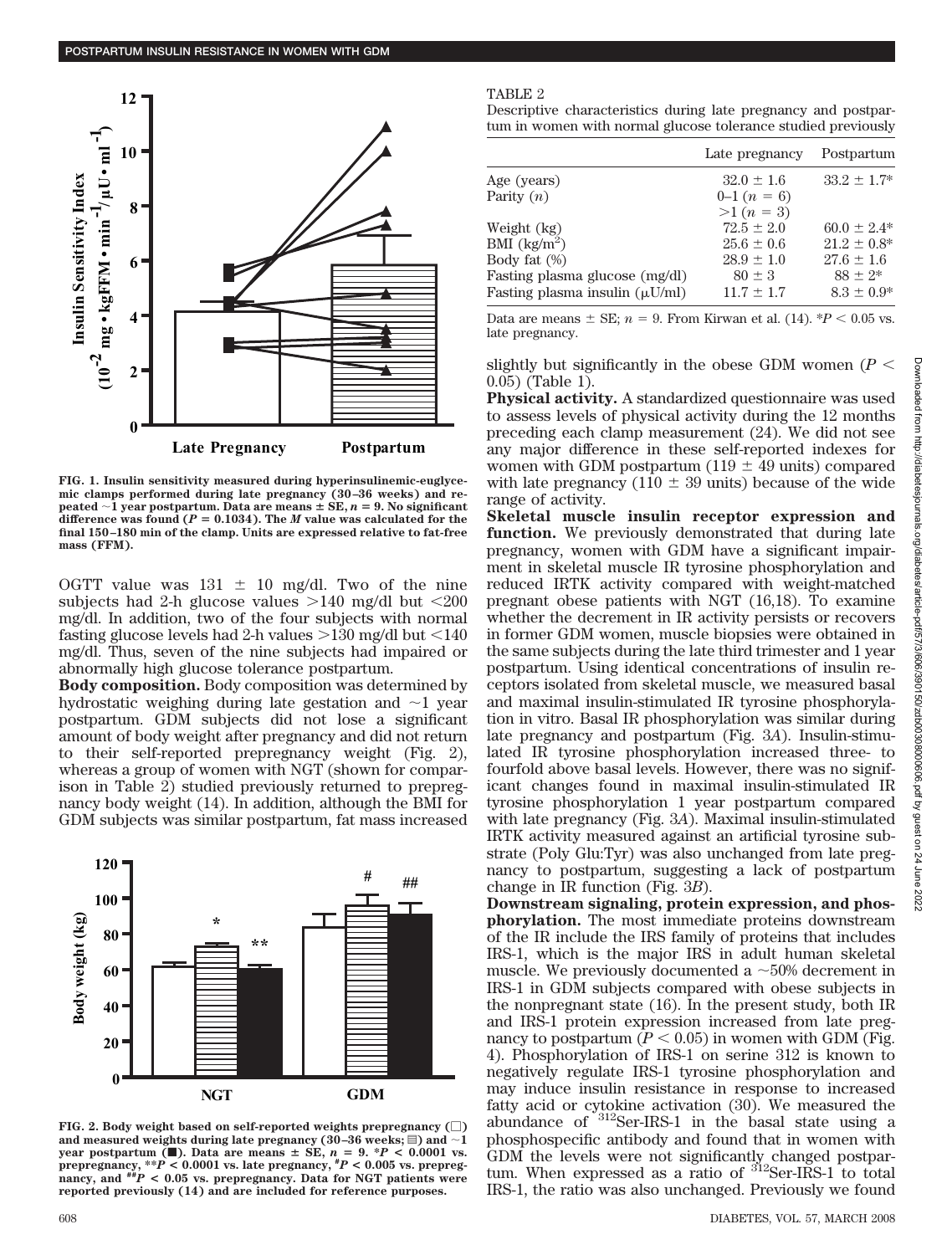

**FIG. 3. Basal and insulin-stimulated IR tyrosine phosphorylation (***A***) and IRTK activity (***B***) measured in isolated insulin receptors from** skeletal muscle obtained during late pregnancy and  $\sim$ 1 year postpar**tum. The IR concentration was measured in each biopsy based on a standard curve with purified insulin receptors, and an equal concentration of IR protein was tested for IR tyrosine phosphorylation and IRTK** activity by ELISA as outlined previously (14). Data are means  $\pm$ SE for obese women with GDM  $(n = 5)$ . \* $P < 0.001$  vs. basal (no **insulin).**

that levels of  $p85\alpha$  regulatory subunit of PI3K are two to threefold higher during late pregnancy compared with obese nonpregnant women (16). In GDM subjects, the abundance of the  $p85\alpha$  was reduced significantly postpartum (12%,  $P < 0.005$ ). There were no differences in the expression of downstream signaling proteins Akt, p70S6 kinase, or the skeletal muscle glucose transporter, GLUT4, from late pregnancy to postpartum (data not shown).

Plasma TNF- $\alpha$  and skeletal muscle TNF- $\alpha$  mRNA **expression.** TNF- $\alpha$  is a cytokine that is linked to insulin resistance. We have previously reported an increase in circulating TNF- $\alpha$  during late pregnancy (14). In the present study, circulating  $TNF-\alpha$  remained unchanged postpartum compared with late pregnancy in women with GDM, while in women with NGT, these levels declined significantly postpartum (Fig. 5*A*). Pretranslational expression of TNF- $\alpha$  mRNA in muscle was determined by quantitative real-time PCR. Women with GDM had five- to sixfold higher skeletal muscle  $TNF-\alpha$  mRNA compared with women with NGT during late pregnancy (Fig. 5*B*). GDM subjects experienced a significant reduction in TNF- $\alpha$  mRNA postpartum; however, expression remained threefold higher than in women with NGT. We performed correlation analysis between the change in insulin sensitivity (insulin sensitivity index [ISI]) and changes in skeletal muscle insulin signaling proteins from late pregnancy to postpartum. Combining the data from normal  $(n = 9)$ and GDM subjects  $(n = 9)$ , the strongest correlation noted was between the change in <sup>312</sup>Ser-IRS-1 and the change in ISI  $(r^2 = 0.302, P < 0.02)$  (Fig. 6*A*). There was also a correlation between skeletal muscle TNF- $\alpha$  mRNA and  $^{312}$ Ser-IRS-1/total IRS-1 ( $r^2 = 0.19, P < 0.03$ ) (Fig. 6*B*), and between the change in plasma TNF- $\alpha$  and the change in insulin resistance  $(r^2 = 0.52, P < 0.03)$  (not shown).

#### **DISCUSSION**

Decreased insulin sensitivity with advancing gestation is a hallmark of pregnancy that involves changes in the insulin signaling cascade in human skeletal muscle, as outlined in our previous reports (15,16,18,22,31). To explore whether the mechanisms underlying insulin resistance are reversible in women with GDM, we followed women longitudinally and focused our attention on metabolic characteristics and expression and function of proteins in skeletal muscle biopsies obtained 1 year postpartum. Body weight, fat mass, and fasting glucose increased postpartum in women with GDM. Despite a failure to return to prepregnancy body weight, however, our longitudinal results demonstrate that GDM women experience changes in IR, IRS-1, and  $p85\alpha$  expression in skeletal muscle that were similar to those seen previously in women with NGT (14), suggesting these changes were likely due to pregnancy-specific factors.

Despite these positive changes, however, insulin-stimulated IR tyrosine phosphorylation and IRTK activity were not improved, and whole-body insulin resistance was not significantly different in the obese GDM women postpartum. Although lack of postpartum weight loss in GDM subjects suggests that obesity may be a key factor underlying a lack of improvement in IR and IRTK function postpartum, it is also possible that these GDM women may carry an intrinsic defect that interacts with the IR and underlies their genetic prevalence for type 2 diabetes, as suggested recently (32). Ober et al. (33) found that risk for GDM in black and Caucasian subjects was not due to obesity per se but to interactions between obesity and variation in alleles for the IR in Caucasian and African-American women with GDM. They also noted that variation in IR appeared to interact with both BMI and history of diabetes in women with GDM to increase their risk for type 2 diabetes. More studies are necessary to understand the potential for genetic factors that may suppress IR function in former GDM women.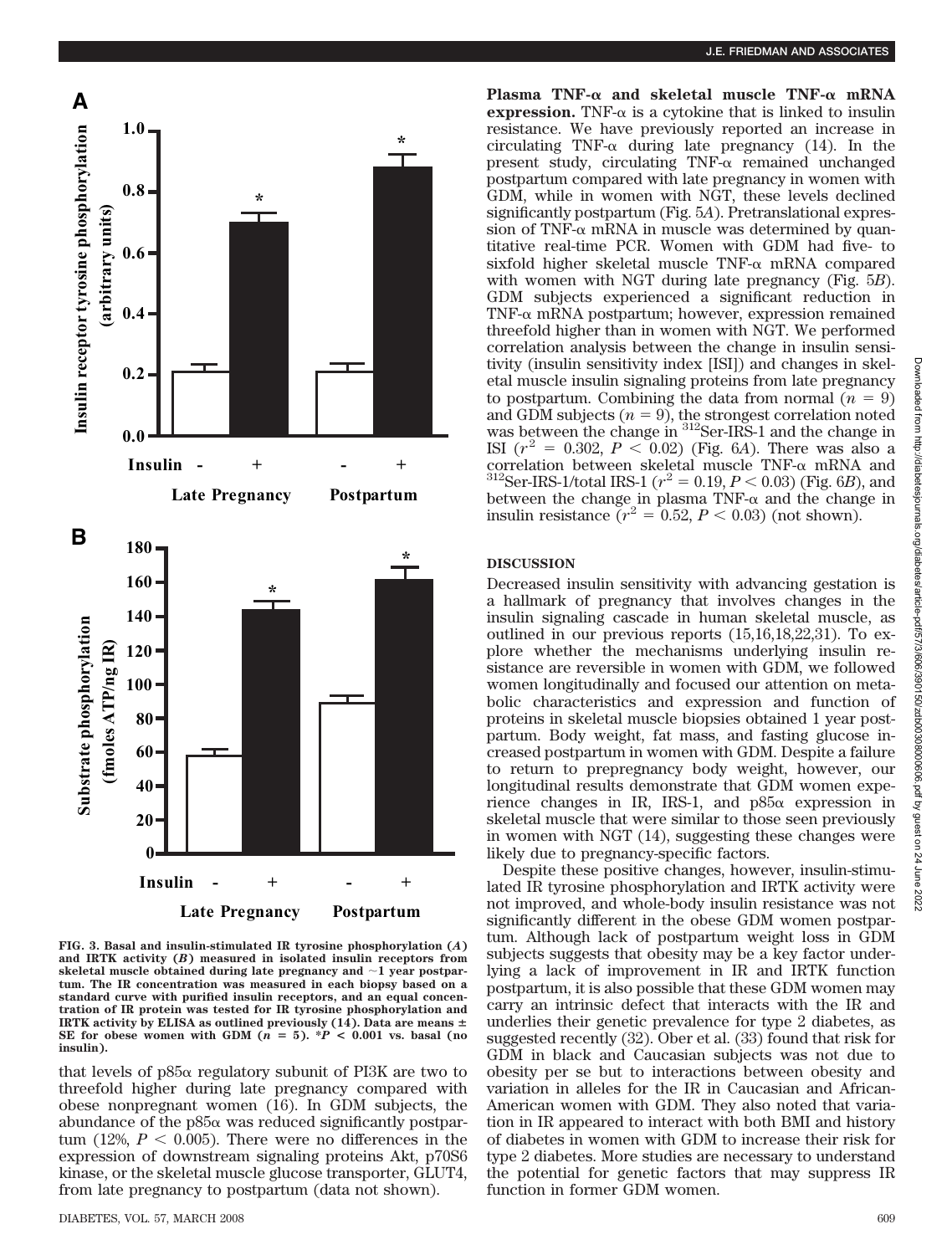

**FIG. 4. Skeletal muscle insulin signaling proteins from vastus lateralis obtained during late pregnancy and 1 year postpartum in obese GDM subjects. Equivalent amounts of protein isolated from skeletal muscle biopsies were subjected to SDS-PAGE and blotted with respective antibodies. Values are means** - **SE (***n* **9) and expressed as percent change from late pregnancy to postpartum. \****P* **< 0.05 vs. late pregnancy, \*\****P* **< 0.005 vs. late pregnancy.**

Both IR and IRS-1 serine phosphorylation have been suggested as major mechanisms for insulin resistance in mouse models of obesity and GDM (31,34,35) and in skeletal muscle of obese humans (36). We previously reported that during late pregnancy, obese GDM women had impaired IR and IRTK activity in vitro (18), as well as impaired insulin-stimulated IR and IRS-1 tyrosine phosphorylation in vivo (18). We also demonstrated that treating isolated insulin receptors from GDM women with alkaline phosphatase to remove existing serine phosphorylation resulted in a significant improvement (but not normalization) in insulin-stimulated IRTK activity, suggesting that decrements in insulin-stimulated IRTK activity during late pregnancy may be associated with increased serine kinase activity (18). Our results shown here that <sup>312</sup>Ser-IRS-1 is not significantly improved in GDM women postpartum, together with lack of change in IR and IRTK activity, are consistent with a potential for increased serine kinase activity and insulin resistance. Serine phosphorylation of IRS proteins by mTOR-p70S6 kinase (p70S6K1)-dependent mechanism or other kinases, such as TNF- $\alpha$ -induced c-Jun NH<sub>2</sub>-terminal kinase (JNK), IKK $\beta$ , p38, and AMP kinase (rev. in 37) among others, can reduce the ability of IRS proteins to attract PI3K, thus triggering insulin resistance (34,38–42).

A major finding in the present studies is that the level of skeletal muscle TNF- $\alpha$  mRNA was remarkably elevated in obese GDM women during late pregnancy compared with women with NGT (14), and fell significantly postpartum but remained elevated by threefold compared with control women. These results suggest that a component of the pro-inflammatory pathway may be hyperactive locally in skeletal muscle from GDM subjects during pregnancy and remain increased postpartum. Based on the known effects of TNF- $\alpha$  to induce serine phosphorylation of both IR and IRS-1, which in turn impairs tyrosine phosphorylation of IRS-1 (40,43), it is possible that the increased TNF- $\alpha$ expression in skeletal muscle could lead to the marked impairment in whole-body insulin sensitivity in these obese GDM women. The change in 312Ser-IRS-1 postpartum correlated with the change in insulin sensitivity  $(r^2)$ 0.302,  $P < 0.02$ ), while TNF- $\alpha$  mRNA correlated with  $^{312}$ Ser-IRS-1/total IRS-1 ( $r^2 = 0.19, P < 0.03$ ), supporting this concept. Whether the small increases in 312Ser–IRS-1 from late pregnancy to postpartum is attenuating the reversal of insulin resistance in GDM women remains to be determined. Interestingly, in control subjects with NGT, plasma TNF- $\alpha$  fell significantly in the postpartum period. This is consistent with the idea that the increase in circulating TNF- $\alpha$  during late pregnancy is a contribution of placental secretion and is a significant predictor of insulin resistance in late gestation (44). In GDM subjects, however, plasma TNF- $\alpha$  was similar to control subjects during late pregnancy but remained unchanged 1 year postpartum. Using NMR spectroscopy, Kautzky-Willer et al. (45) reported increased intramuscular lipid content in skeletal muscle of obese women with prior GDM. Increased free fatty acid (FFA) uptake and/or lipolysis of stored triglyceride in skeletal muscle of obese women could increase cytosolic long-chain acyl-CoA (LCA-CoA),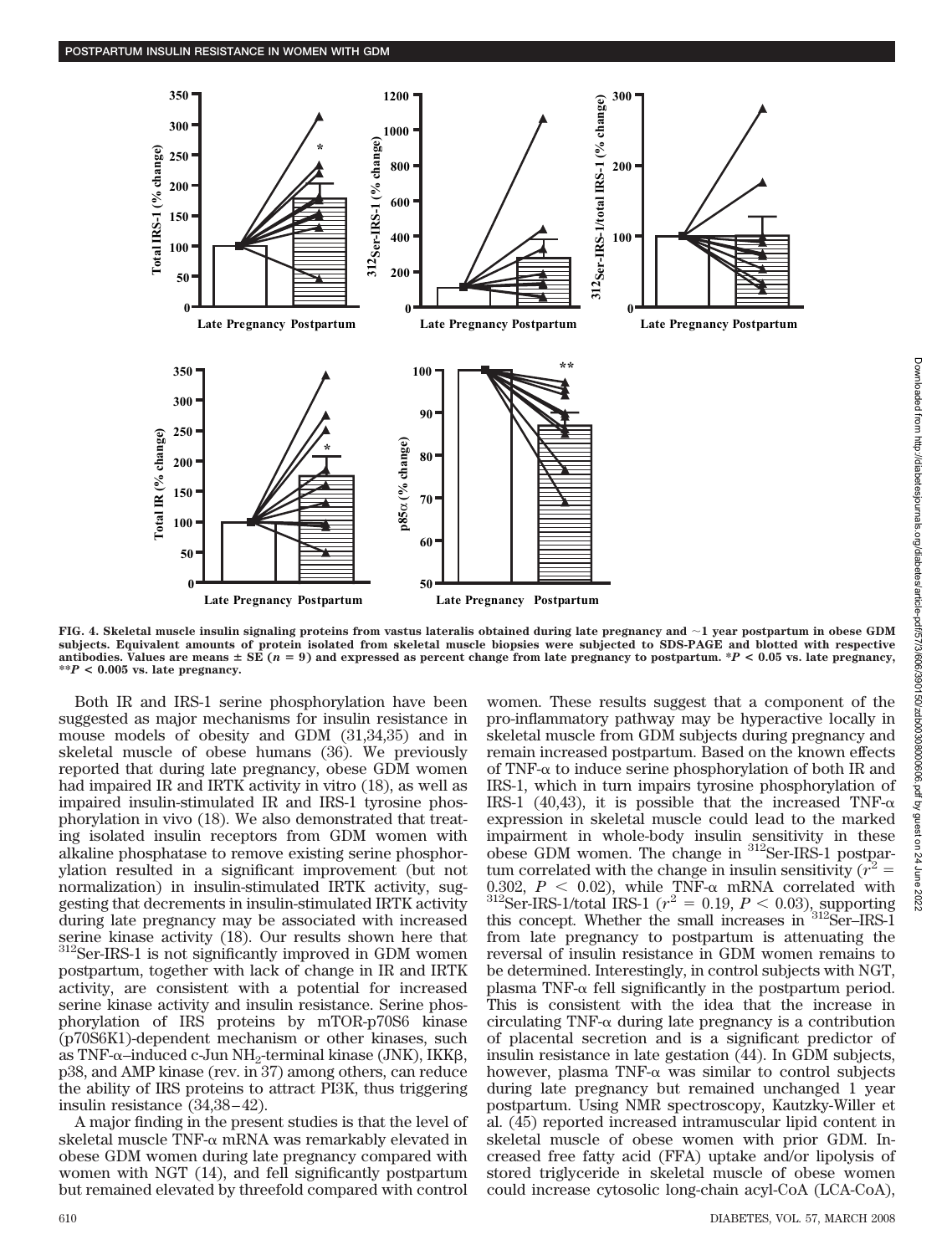

**FIG. 5. TNF-** $\alpha$  **during late pregnancy (30–36 weeks;**  $\Box$ **) and**  $\sim$  **1 year postpartum (** $\blacksquare$ **). Data are presented as mean**  $\pm$  **SE** for obese women with GDM during pregnancy  $(n = 9)$  and women with NGT during **pregnancy**  $(n = 9)$ .  $\vec{A}$ **: Plasma TNF-** $\alpha$  **was measured by ELISA. Data are**  $mean \pm SE$ ,  $n = 9$ . \* $P < 0.05$ . *B*: Skeletal muscle TNF- $\alpha$  mRNA **expression was measured by quantitative real-time PCR. Data are**  $\text{mean} \pm \text{SE}, n = 9. *P < 0.005 \text{ vs. } \text{NGT}$  during late pregnancy,  $**P < 0.02$ **vs. GDM during late pregnancy. Data for NGT patients were reported previously (14) and are included for reference purposes.**

which correlates with overall obesity (46) and could inhibit insulin action via increased IRS-1 serine phosphorylation (37,47).

We also found a small but significant decrease postpartum in the PI3K regulatory subunit  $p85\alpha$ , which contrasts with the two- to threefold elevation found during late pregnancy (16). Under normal conditions, the  $p85\alpha$  subunit exists in stochiometric excess to the catalytic p110 subunit, resulting in a pool of free p85 monomers in relation to the p85-p110 dimers, with the latter responsible for PI3K activity (48). An increase in the  $p85\alpha$  regulatory



**FIG. 6.** *A***: Correlation between the change in 312Ser-IRS-1 and the change in ISI from late pregnancy to postpartum in NGT and GDM subjects.** *B***: Correlation between 312Ser-IRS-1/total IRS-1 and TNF mRNA in NGT and GDM subjects.**

subunit, which binds to phosphorylated IRS proteins, can compete with the p85-p110 heterodimer binding to tyrosine-phosphorylated IRS-1, thereby inhibiting PI3K activity and producing insulin resistance (49). In transgenic mice overexpressing human placental growth hormone, at levels similar to the third trimester of pregnancy, there is increased amounts of  $p85\alpha$  regulatory subunit in skeletal muscle (50), and this resulted in impaired IRS-1–associated PI3K activity. Likewise, mice with heterozygous disruption of the  $p85\alpha$  gene are more insulin-sensitive and display enhanced insulin signaling in skeletal muscle (51). Our data showing a small decline in  $p85\alpha$  postpartum are consistent with the proposed role of increased  $p85\alpha$  as a cellular mediator of skeletal muscle insulin resistance during pregnancy. The inverse relationship between insulin sensitivity and PI3K subunit ratio has been observed in human and animal models of insulin resistance (52–55), including obesity and type 2 diabetes (36). Finally, insulin resistance in skeletal muscle involves not only increased serine kinase activity and increased  $p85\alpha$ , but also, as good evidence suggests, decreased activation downstream from PI3K at the level of Akt-2 (56) and atypical protein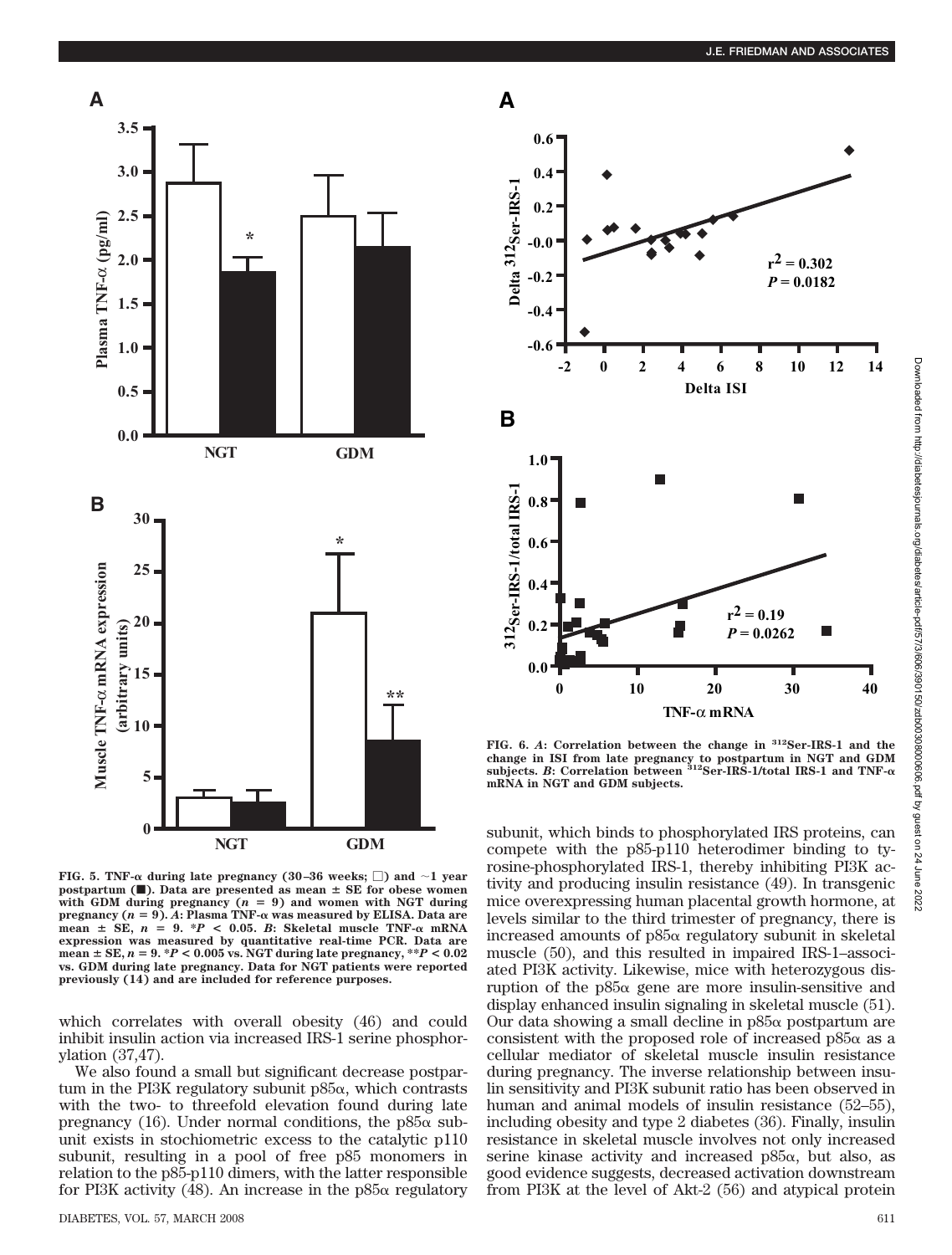kinase C (PKC) (36,57–62) in patients with obesity and type 2 diabetes.

It is also possible that other circulating factors such as FFA, resistin, adiponectin, etc., may be contributing factors to the insulin resistance in women who do not lose weight postpartum. Impaired insulin-mediated FFA suppression occurs in GDM subjects both in late pregnancy (19) and postpartum in response to IVGTT-induced endogenous insulin secretion (63). The impaired FFA suppression is present in postpartum GDM women with the most severe  $\beta$ -cell dysfunction (those that required insulin during pregnancy) and, thus, this may be related to their insulin secretory dysfunction rather than their reduced insulin sensitivity per se. Indeed, worsening islet function in the face of progressive insulin resistance postpartum is a major determinant in the progression from GDM to type 2 diabetes (6). The earlier in life a woman is diagnosed with GDM, the more likely severe insulin resistance predated the pregnancy. Not losing weight between pregnancies is a clear risk factor for recurrent GDM and development of type 2 diabetes, suggesting that progressive insulin resistance may accelerate the decline in  $\beta$ -cell function that leads to diabetes (64).

In summary, we have observed chronically elevated skeletal muscle TNF- $\alpha$  expression, a lack of change in  ${}^{312}$ Ser-IRS-1 associated with insulin resistance and decreased insulin signaling in skeletal muscle of obese GDM women 1 year postpartum. The improvement in IR, IRS-1 and slight reduction in  $p85\alpha$  found postpartum were similar to those observed previously in subjects with NGT (14), and suggests these changes may be specific to pregnancy-induced mechanisms of insulin resistance. GDM is associated with an extremely high risk  $(\sim 50\%)$  of developing type 2 diabetes in the subsequent 5–10 years, particularly those with obesity who require insulin during pregnancy and certain ethnic group status (65). Based on oral glucose tolerance testing, this postpartum insulin resistance is not benign. Indeed, seven of the nine women had evidence of either impaired or poor glucose tolerance 1 year postpartum. Thus, our results suggest the mechanisms underlying chronic insulin resistance in former GDM women may be driven by inflammation that impinge on the insulin signaling cascade in skeletal muscle to advance insulin resistance postpartum and may underlie the development of impaired glucose tolerance. The implications of these findings are that interventions to reduce obesity postpartum and possibly limit weight gain during pregnancy are critically needed in GDM women to slow the progression of insulin resistance and perhaps prevent the conversion to type 2 diabetes.

## **ACKNOWLEDGMENTS**

This research was funded by the National Institutes of Health Grants HD-11089 (P.M.C.) and DK-62115 (J.E.F.), American Diabetes Association Clinical Research Grant (1-03.CR-07 to J.E.F), The University of Colorado Denver's Center for Human Nutrition Metabolic Core Lab Grant (DK P30 DK048520), and the General Clinical Research Center Grant (RR-00080) to Case Western Reserve University. We thank the members of the Friedman laboratory for helpful discussions and particularly Rachel C. Janssen for her helpful assistance in preparation of figures and editing the manuscript.

### **REFERENCES**

- 1. Buchanan TA, Xiang AH: Gestational diabetes mellitus. *J Clin Invest* 115:485–491, 2005
- 2. Catalano PM, Huston L, Amini SB, Kalhan SC: Longitudinal changes in glucose metabolism during pregnancy in obese women with normal glucose tolerance and gestational diabetes mellitus. *Am J Obstet Gynecol* 180:903–916, 1999
- 3. Kaufmann RC, Schleyhahn FT, Huffman DG, Amankwah KS: Gestational diabetes diagnostic criteria: long-term maternal follow-up. *Am J Obstet Gynecol* 172:621–625, 1995
- 4. Kjos SL, Peters RK, Xiang A, Henry OA, Montoro M, Buchanan TA: Predicting future diabetes in Latino women with gestational diabetes: utility of early postpartum glucose tolerance testing. *Diabetes* 44:586–591, 1995
- 5. Kjos SL, Buchanan TA: Gestational diabetes mellitus. *N Engl J Med* 341:1749–1756, 1999
- 6. Xiang AH, Wang C, Peters RK, Trigo E, Kjos SL, Buchanan TA: Coordinate changes in plasma glucose and pancreatic beta-cell function in Latino women at high risk for type 2 diabetes. *Diabetes* 55:1074–1079, 2006
- 7. Buchanan TA, Xiang A, Kjos SL, Watanabe R: What is gestational diabetes? *Diabetes Care* 30 (Suppl. 2):S105–S111, 2007
- 8. Kousta E, Cela E, Lawrence N, Penny A, Millauer B, White D, Wilson H, Robinson S, Johnston D, McCarthy M, Franks S: The prevalence of polycystic ovaries in women with a history of gestational diabetes. *Clin Endocrinol (Oxf*) 53:501–507, 2000
- 9. Meyers-Seifer CH, Vohr BR: Lipid levels in former gestational diabetic mothers. *Diabetes Care* 19:1351–1356, 1996
- 10. O'Sullivan JB: Subsequent morbidity among gestational diabetic women. In *Carbohydrate Metabolism in Pregnancy and the Newborn*. Sutherland HW, Stowers JM, Eds. Edinburgh, Churchhill Livingstone, 1984, p. 174–180
- 11. Heitritter SM, Solomon CG, Mitchell GF, Skali-Ounis N, Seely EW: Subclinical inflammation and vascular dysfunction in women with previous gestational diabetes mellitus. *J Clin Endocrinol Metab* 90:3983–3988, 2005
- 12. Winzer C, Wagner O, Festa A, Schneider B, Roden M, Bancher-Todesca D, Pacini G, Funahashi T, Kautzky-Willer A: Plasma adiponectin, insulin sensitivity, and subclinical inflammation in women with prior gestational diabetes mellitus. *Diabetes Care* 27:1721–1727, 2004
- 13. Di Benedetto A, Russo GT, Corrado F, Di Cesare E, Alessi E, Nicocia G, D'Anna R, Cucinotta D: Inflammatory markers in women with a recent history of gestational diabetes mellitus. *J Endocr Invest* 28:34, 2005
- 14. Kirwan JP, Varastehpour A, Jing M, Presley L, Shao J, Friedman JE, Catalano PM: Reversal of insulin resistance postpartum is linked to enhanced skeletal muscle insulin signaling. *J Clin Endocrinol Metab* 89:4678–4684, 2004
- 15. Barbour LA, McCurdy CE, Hernandez TL, Kirwan JP, Catalano PM, Friedman JE: Cellular mechanisms for insulin resistance in normal pregnancy and gestational diabetes. *Diabetes Care* 30:S112–119, 2007
- 16. Friedman JE, Ishizuka T, Shao J, Huston L, Highman T, Catalano P: Impaired glucose transport and insulin receptor tyrosine phosphorylation in skeletal muscle from obese women with gestational diabetes. *Diabetes* 48:1807–1814, 1999
- 17. Catalano PM, Tyzbir ED, Wolfe RR, Calles J, Roman NM, Amini SB, Sims EA: Carbohydrate metabolism during pregnancy in control subjects and women with gestational diabetes. *Am J Physiol* 264:E60–E67, 1993
- 18. Shao J, Catalano PM, Yamashita H, Ruyter I, Smith S, Youngren J, Friedman JE: Decreased insulin receptor tyrosine kinase activity and plasma cell membrane glycoprotein-1 overexpression in skeletal muscle from obese women with gestational diabetes mellitus (GDM): evidence for increased serine/threonine phosphorylation in pregnancy and GDM. *Diabetes* 49:603–610, 2000
- 19. Catalano PM, Nizielski SE, Shao J, Preston L, Qiao L, Friedman JE: Downregulated IRS-1 and PPARgamma in obese women with gestational diabetes: relationship to FFA during pregnancy. *Am J Physiol Endocrinol Metab* 282:E522–E533, 2002
- 20. Garvey WT, Maianu L, Zhu JH, Hancock JA, Golichowski AM: Multiple defects in the adipocyte glucose transport system cause cellular insulin resistance in gestational diabetes: heterogeneity in the number and a novel abnormality in subcellular localization of GLUT4 glucose transporters. *Diabetes* 42:1773–1785, 1993
- 21. Ciaraldi TP, Kettel M, el-Roeiy A, Madar Z, Reichart D, Yen SS, Olefsky JM: Mechanisms of cellular insulin resistance in human pregnancy. *Am J Obstet Gynecol* 170:635–641, 1994
- 22. Shao J, Catalano PM, Yamashita H, Ishizuka T, Friedman JE: Vanadate enhances but does not normalize glucose transport and insulin receptor phosphorylation in skeletal muscle from obese women with gestational diabetes mellitus. *Am J Obstet Gynecol* 183:1263–1270, 2000